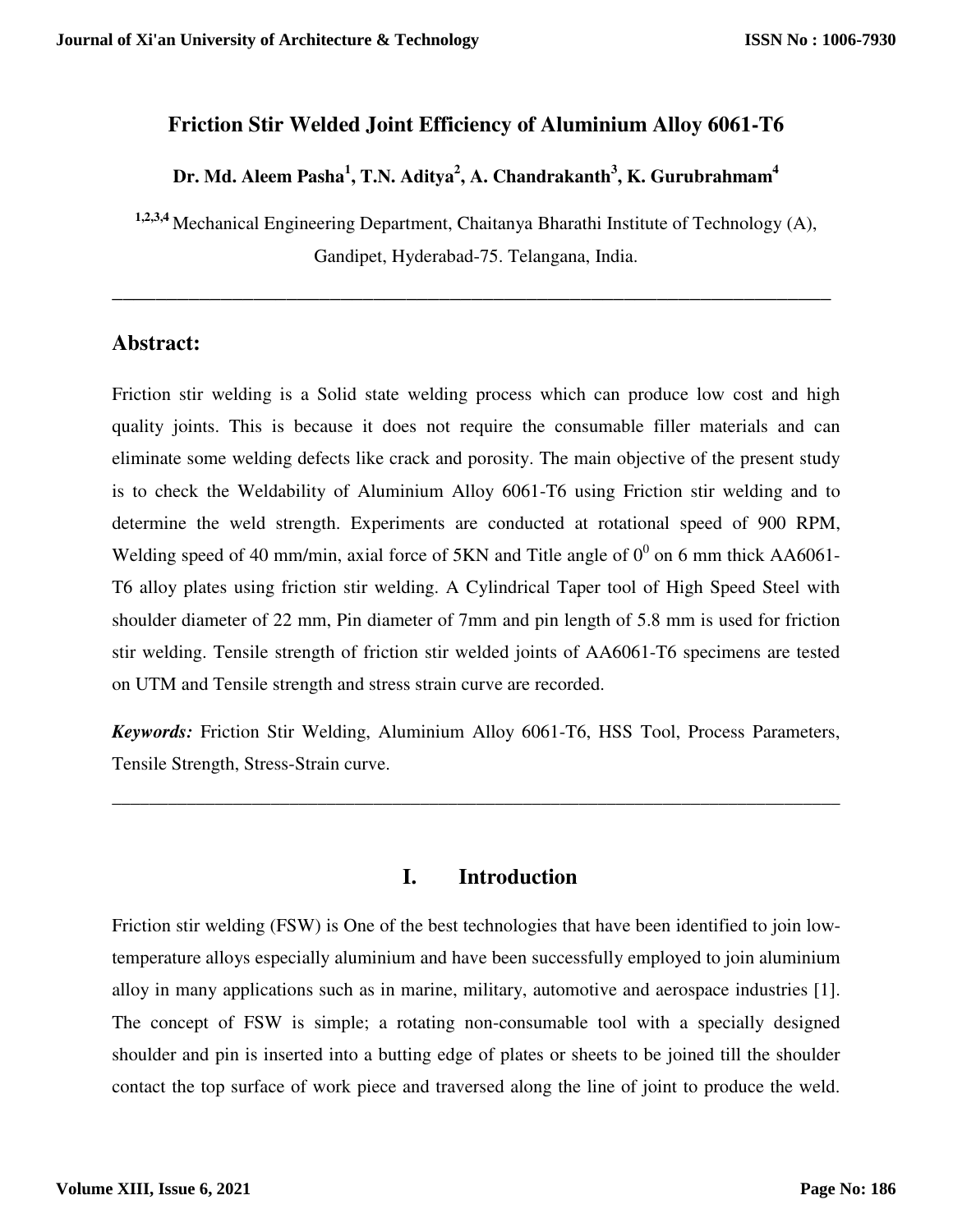The tool serves primary functions are heating of work piece, deform the material and movement of deform material to produce the weld. The heating is accomplished by friction between the rotating tool and the work piece and plastic deformation of work piece. The localized heating plasticize the material around the pin and combination of tool rotation and translation leads to movement of material from the front of the pin to the back of the pin. Due to this process a joint is produced in "solid state" [2]. Tensile strength and micro Hardness in nugget zone was increased due to presence of  $Al_2O_3$  nano particles. Fracture under tensile loading occurred on the advancing side due to the accumulation of  $A<sub>1</sub>Q<sub>3</sub>$  nano particles in HAZ [3]. The type of reinforcement and percentage of reinforcement has a major effect on the mechanical properties of friction stir welded joint of aluminium alloy 6061 [4-5]. The tensile strength and hardness of the joints can be improved about 16% and 12.5% respectively by applying water cooling condition. Also, research findings showed that the elongation is deteriorated by applying cooling condition and reaches from average values of 10.46%–6.98%. From microstructure analysis, it was found that grain refining and prevention of heat affected zone from softening are main mechanisms for improving the welding strength and hardness. Also, residual stress distribution showed that applying water cooling to FSW process causes increase of magnitude and depth of compressive residual stress that significantly reduces the deflection of the sample after unclamping [6]. The micro hardness and strength of Friction stir welding of aluminium alloy 6061-t651 increased when the transverse speeds are increase. The micro structure of welded specimen showed that the grain size become smaller by increase the transverse speeds [7].

#### **II. Experimental procedure**

#### **II.I Welding set up**

The Aluminium plate 6061-T6 with a thickness of 6 mm to be welded was cut into pieces of  $200 \text{ mm}$  (length)  $\times$  100 mm (width) each as shown in figure1. The edges to be joined were milled to allow proper lapping when placed in the welding position. The surface especially the areas to be welded were cleaned with very smooth emery paper to remove oxide layers that might have been formed on the surfaces of the alloys. Ethanol was further used to clean the surface to remove dirt and oil or grease. A cylindrical tapered tool having shoulder diameter of 22 mm, probe length 5.8 mm, with root and mouth diameter of 7 mm and 6 mm, respectively as shown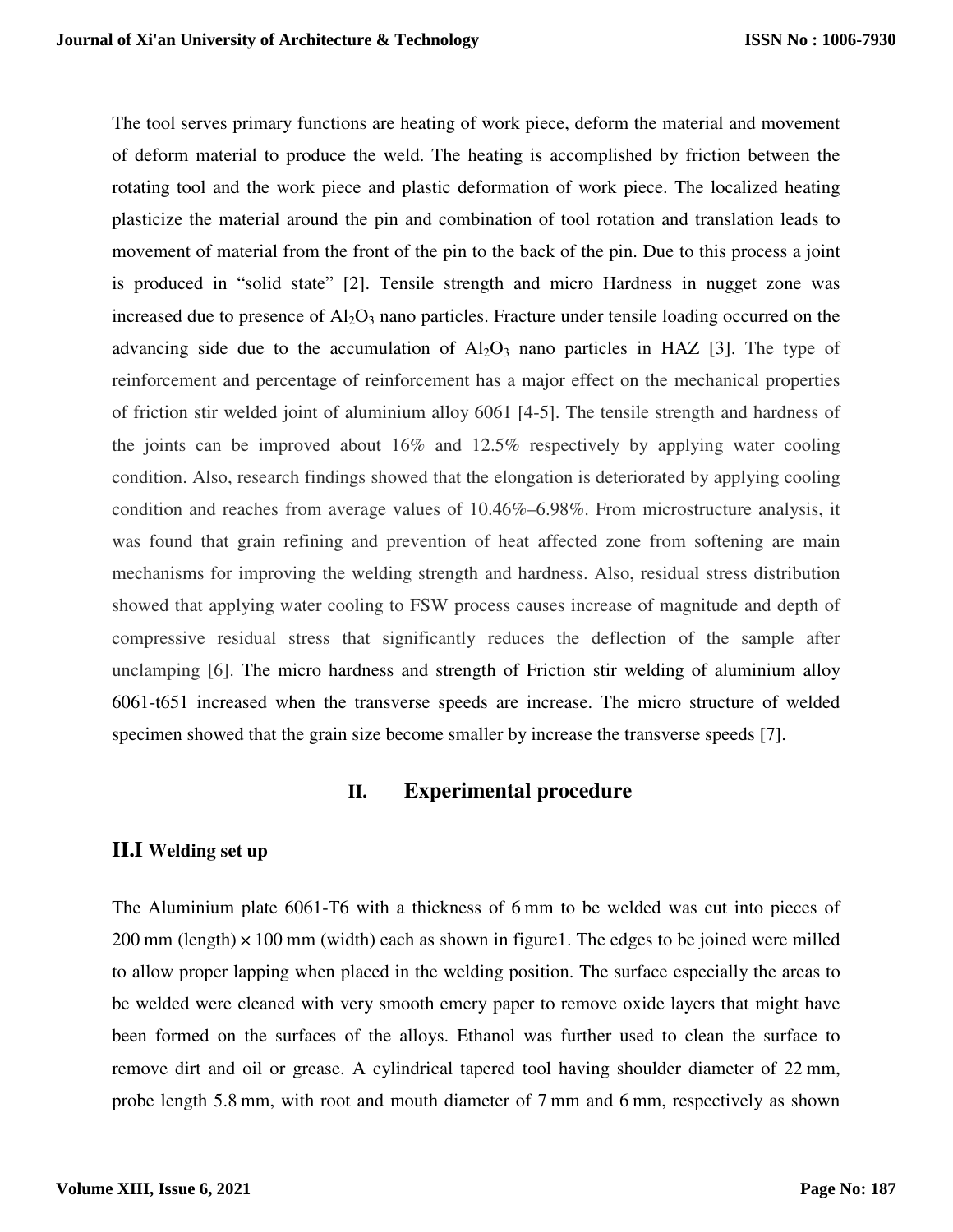in figure 2 was used for the welding. The welding was carried out on vertical conventional milling machine shown in figure 2. The plates were arranged in butt configuration. The welding parameters like rotational speed of 900 RPM, Welding speed of 40 mm/min, axial force of 5KN and Title angle of  $0^0$  were utilized for the welding. AA6061-T6 specimens are welded as shown in figure 3.



Figure1: Base Material AA6061 (200X100X6 mm)

| <b>Alloy</b> | Cu        | Mg   | Si      | Fe  | Mn | Others |
|--------------|-----------|------|---------|-----|----|--------|
| AA6101       | $\rm 0.1$ | ∪. ≀ | $0.5\,$ | 0.5 |    |        |

Table 1: Composition of Base Material AA6061-T6



Figure 2: HSS Tapered Tool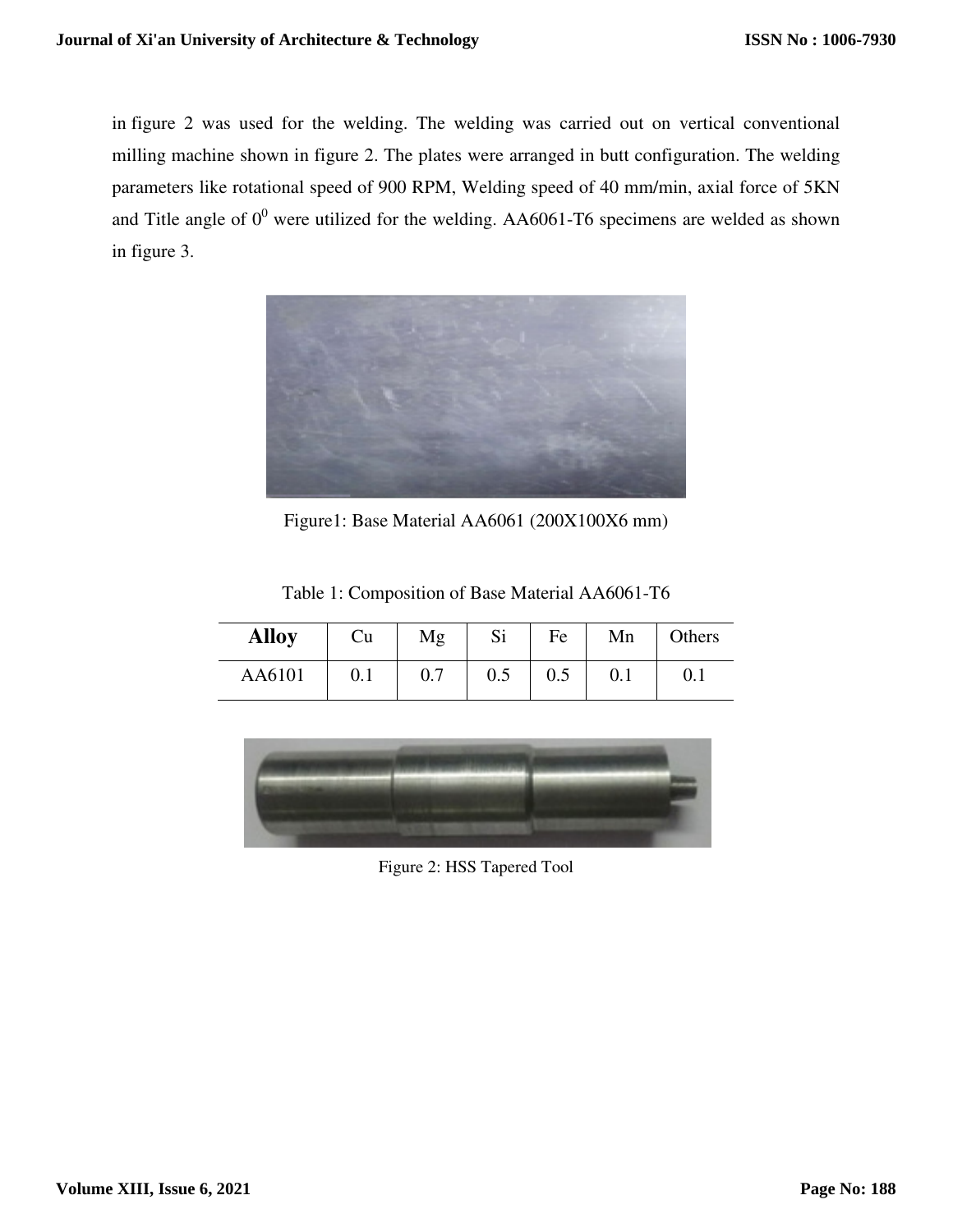



Figure 3: Friction Stir Welding of AA6061

#### **II.II Mechanical testing of the welds**

Two tensile samples of weld as shown in 4 were cut perpendicularly to the weld following ASTM E8 standard specifications for mechanical strength evaluation. The tensile testing was carried out using Nano UTM as shown in figure 5. Tensile strength and stress strain are recorded.



Figure 4: Tensile Specimen as per ASTM E8



Figure 5: Tensile Testing on Nano UTM Figure 6: Tested Specimen

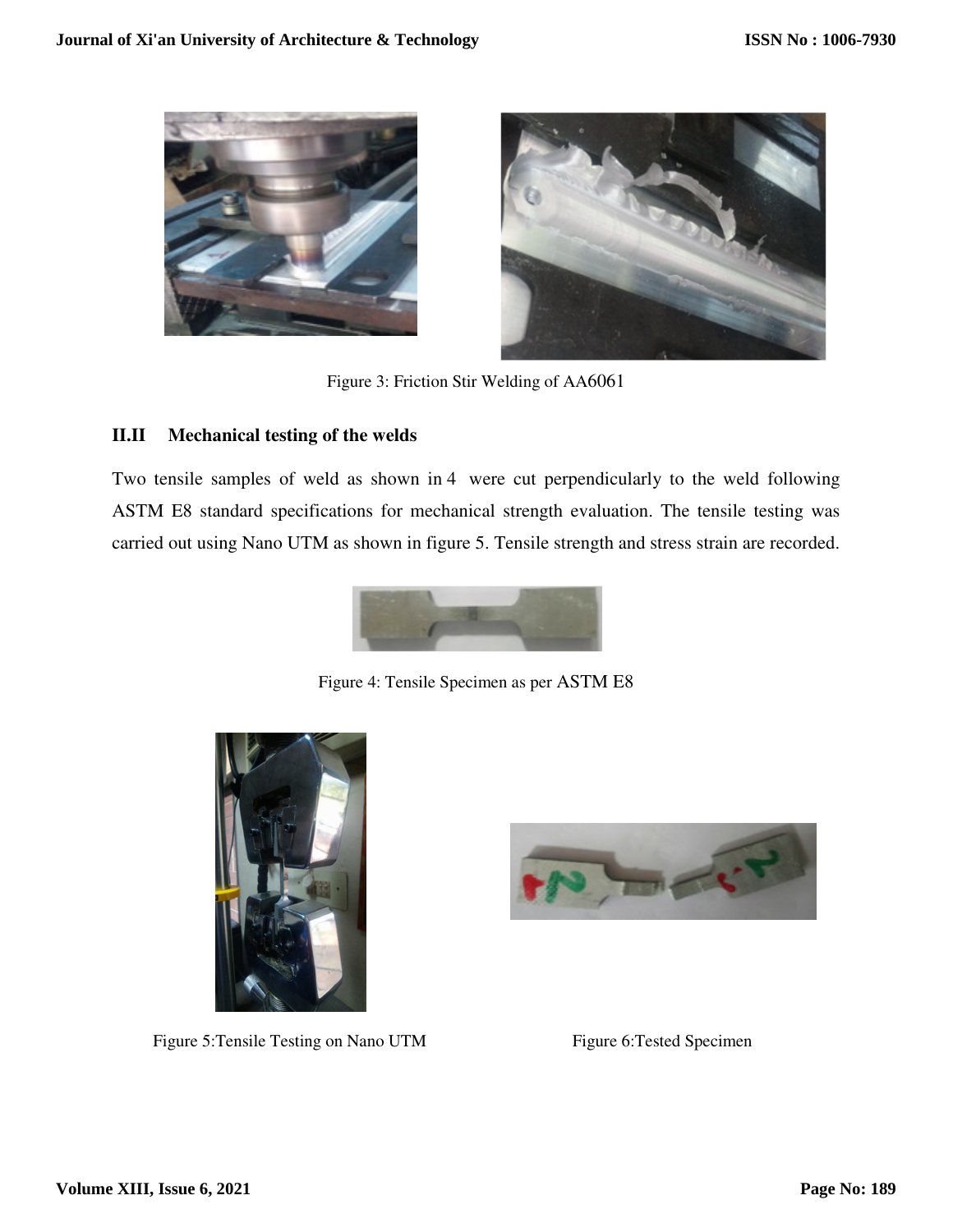### **III. Results and analysis**

The Tensile strength of friction stir welded specimens are recorded as shown in table 2 2.

| <b>Property</b>                 | <b>Trial-1</b> | Trial-2 | Average |
|---------------------------------|----------------|---------|---------|
| Peak Load kN                    | 4.874          | 4.763   | 4.818   |
| <b>Tensile Strength (Mpa)</b>   | 135.383        | 132.848 | 133.848 |
| <b>Percentage of Elongation</b> | 17             | 15      | 16      |

Table 2: Tensile Strength Test results

The average Ultimate tensile strength of friction stir welded specimen of AA6061-T6 is 133.848 Mpa, Average Peak load is 4.818 kN and average percentage of elongation is 16. Ultimate tensile strength of base material is 221 Mpa and percentage of elongation is 19.



Figure7: Stress Strain Curves of Tested Specimens

### **IV. Conclusions**

Aluminium Alloy 6061-T6 plates of 6mm are welded successfully using friction stir welding. It has been observed that the ultimate tensile strength and percentage of elongation of friction stir welded joints is less than the base material Ultimate tensile strength and percentage of elongation. The ultimate tensile strength of base material welded specimen is 221 Mpa and 133.84Mpa respectively. It has been observed that the weld efficiency of friction stir welded joint is 60.5 only. This efficiency is very less. So enhancement of weld efficiency is required. This research is stating that the friction stir plates of 6mm are welded successfully using friction stir<br>ved that the ultimate tensile strength and percentage of<br>elded joints is less than the base material Ultimate tensile<br>ongation. The ultimate tensile strength of bas